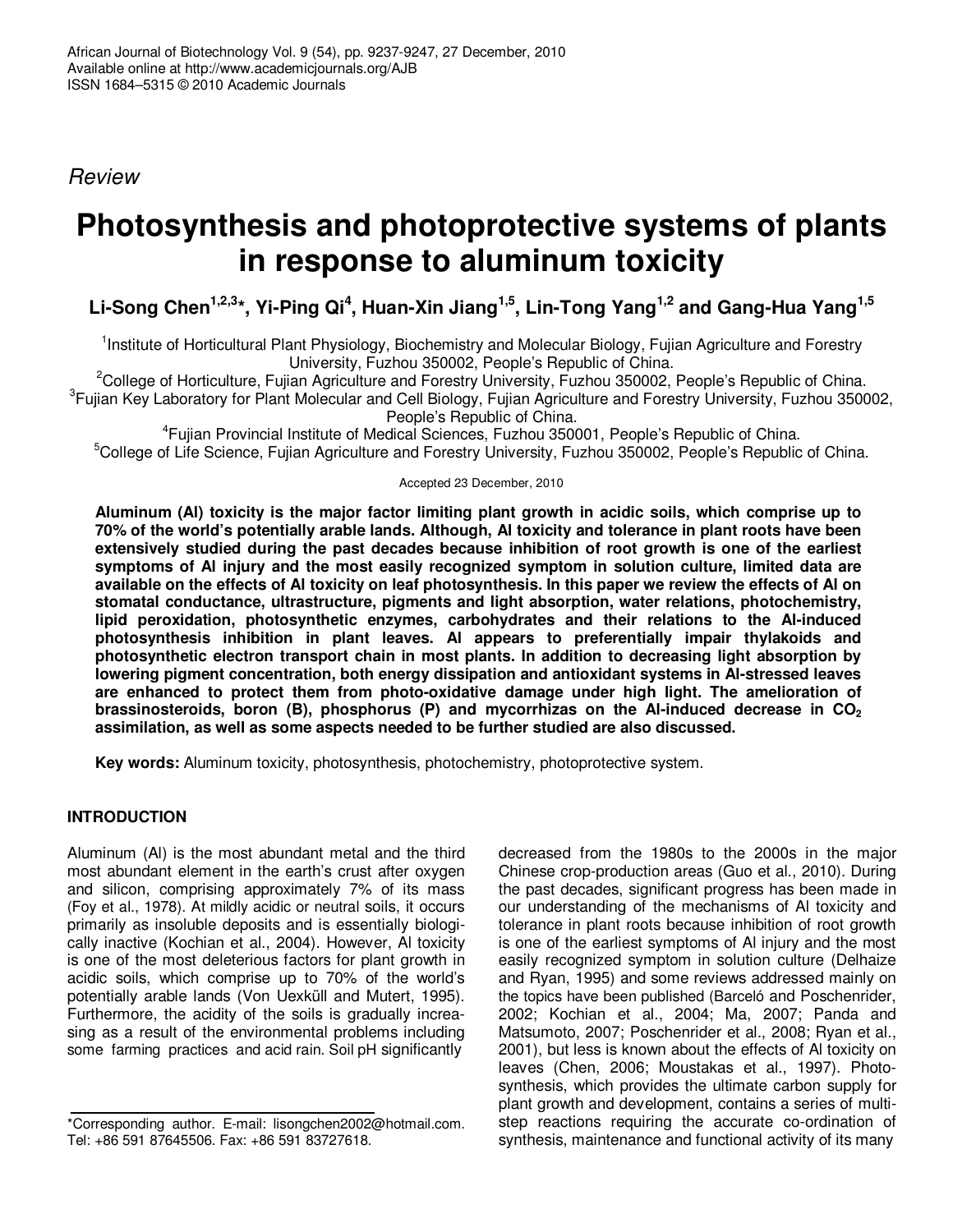components. Accumulating evidence shows that aluminum toxicity affects light absorption (Chen et al., 2005a), photosynthetic electron transport (Chen, 2006; Moustakas et al., 1996); gas exchange (Chen et al., 2005b; Hoddinott and Richter, 1987; Pereira et al., 2000; Jiang et al., 2008), photoprotective systems (Xiao et al., 2003a; Chen et al., 2005a; Ali et al., 2008); pigments (Chen et al., 2005a; Mihailoovic et al., 2008; Milivojević et al., 2000), ultrastructure (Moustakas et al., 1996; Konarska, 2010; Peixoto et al., 2002; Xiao et al., 2003b), carbohydrates (Chen et al., 2005b; Graham, 2002) and photosynthetic enzymes (Chen et al., 2005b) in plant leaves, the mechanisms of Al-induced decrease in  $CO<sub>2</sub>$ assimilation have not been fully understood yet (Chen, 2006). In this paper, we review recent progress that has been made in our understanding of the effects of Al toxicity on photosynthesis and photoprotective systems in plant leaves.

# **PHOTOSYNTHESIS**

Considerable studies have showed that, aluminum inhibits  $CO<sub>2</sub>$  assimilation in many plant species including citrus (Chen et al. 2005b; Jiang et al., 2008; 2009a,b; Pereira et al., 2000), *Pinus massoniana* (Cao et al., 1992), longan (*Dimocarpus longan*, Xiao et al., 2005), sorghum (*Sorghum bicolor*; Ohki, 1986; Peixoto et al., 2002), tomato (*Lycopersicon esculentum,* Simon et al., 1994), wheat (*Triticum aestivum*, Ohki, 1986), beech (*Fagus sylvatica,* Ridolfi and Garrec, 2000) and maize (*Zea mays*) (Lidon et al., 1999). The magnitude of the decrease in  $CO<sub>2</sub>$ assimilation is influenced by plant species and cultivars. Pereira et al. (2000) investigated the effects of 0, 50, 100, 200 and 400  $\mu$ M AI on CO<sub>2</sub> assimilation in four citrus rootstocks, 'Cravo' lemon (*Citrus limonia*), 'Volkamer' lemon (*Citrus volkameriana*), 'Cleopatra' tangerine (*Citrus reshni*) and 'Sunki' tangerine (*Citrus sunki*). The CO<sub>2</sub> assimilation was decreased by Al in all the rootstocks and the 'Cravo' lemon seedling was the most affected, with a decrease of 85% at 400 µM Al. Peixoto et al. (2002) reported that, the photosynthetic rate was affected by Al toxicity to a greater extent in Al-tolerant than in Al-sensitive sorghum cultivar.

# **STOMATAL CONDUCTANCE**

Many studies have shown that Al-stressed leaves have higher or similar intercellular  $CO<sub>2</sub>$  concentration when compared with non-stressed control leaves, regardless of stomatal conductance is decreased by aluminum or not (Akaya and Takenaka, 2001; Chen et al., 2005b; Dong et al., 2008; Jiang et al., 2008; 2009a,b; Konrad et al., 2005; Peixoto et al., 2002; Pereira et al., 2000; Ridolfi and Garrec, 2000), meaning that, the decrease in  $CO<sub>2</sub>$  assimilation in response to Al is primarily by non-stomatal

factors. However, Moustakas et al. (1996) suggested that stomatal closure is at least partially responsible for the Alinduced decreases in CO<sub>2</sub> assimilation in *Thinopyrum bessarabicum*, since the intercellular CO<sub>2</sub> concentration was lowered by 10%. Similar results have been reported in mung bean (*Vigna radiate*; Ali et al., 2008) and 'Mountain Pride' tomato (Simon et al., 1994).

# **ULTRASTRUCTURE**

As a result of thylakoid degradation, increasing aluminium concentration inhibits photosynthesis (Haug and Foy, 1984). Pettersson et al. (1985) reported that, both accumulation of cyanophycin granules and degradation of thylakoids were the most pronounced ultrastructural changes induced by Al in *Anabaena cylindrica*. Aluminum, at 10 uM, could result in severe injuries to chloroplast membranes of spinach (*Spinacia oleracea*; Hampp and Schnabl, 1975). Konarska (2010) reported that, the mesophyll cells from Al-stressed red pepper (*Capsicum annuum*) leaves contained; (a) enlarged chloroplasts having a disturbed lamellar system, filled with large starch grains and (b) rounded mitochondria characterized by the electron lighter matrix and the degradation of cristae. Xiao et al. (2003b) investigated the effects of Al toxicity on the ultrastructure of longan leaves. The damages to chloroplast were the most pronounced changes induced by aluminum. In Al-stressed leaves, chloroplast integrity was lost as shown by the disappearance of chloroplast membrane and the distortion of grana lamellae; plasma membrane was shrunk and detached from cell wall. Alinduced damages in longan leaves also included degradation of cell wall, a decrease in intercellular space and breakdown of tonoplast. Al toxicity also caused damages to mitochondrion membranes and resulted in a decrease in the number of cristae. Moustakas et al. (1996; 1997) reported that, 1 mM Al indirectly led to malformations in *Thinopyrum bessarabicum* chloroplasts, which displayed a distorted shape and distended size, as well as a decrease in photosystem II (PSII), photosynthetic electron transport rate due to chloroplast malformations. Pereira et al. (2000) suggested that, the Al-induced decrease in  $CO<sub>2</sub>$  assimilation in citrus is associated with structural damage to the thylakoids, as shown by a decrease in the ratio of variable fluorescence  $(F_v)$  to initial fluorescence  $(F_0)$ . Similar results have been obtained for coffee (*Coffea Arabica*; Konrad et al., 2005) and sorghum (Peixoto et al., 2002). Al also altered wheat thylakoid function (Moustakas et al., 1995). Lidon et al. (1999) concluded that superoxide anion, singlet oxygen and  $H<sub>2</sub>O<sub>2</sub>$  were not directly involved in the thylakoid degradation of maize and therefore, on photosynthesis inhibition. The possible decreased accumulation in superoxide anion and  $H_2O_2$  might be associated with increased hydroxyl radical production through the Haber-Weiss cycle, which could be responsible for chloroplast acyl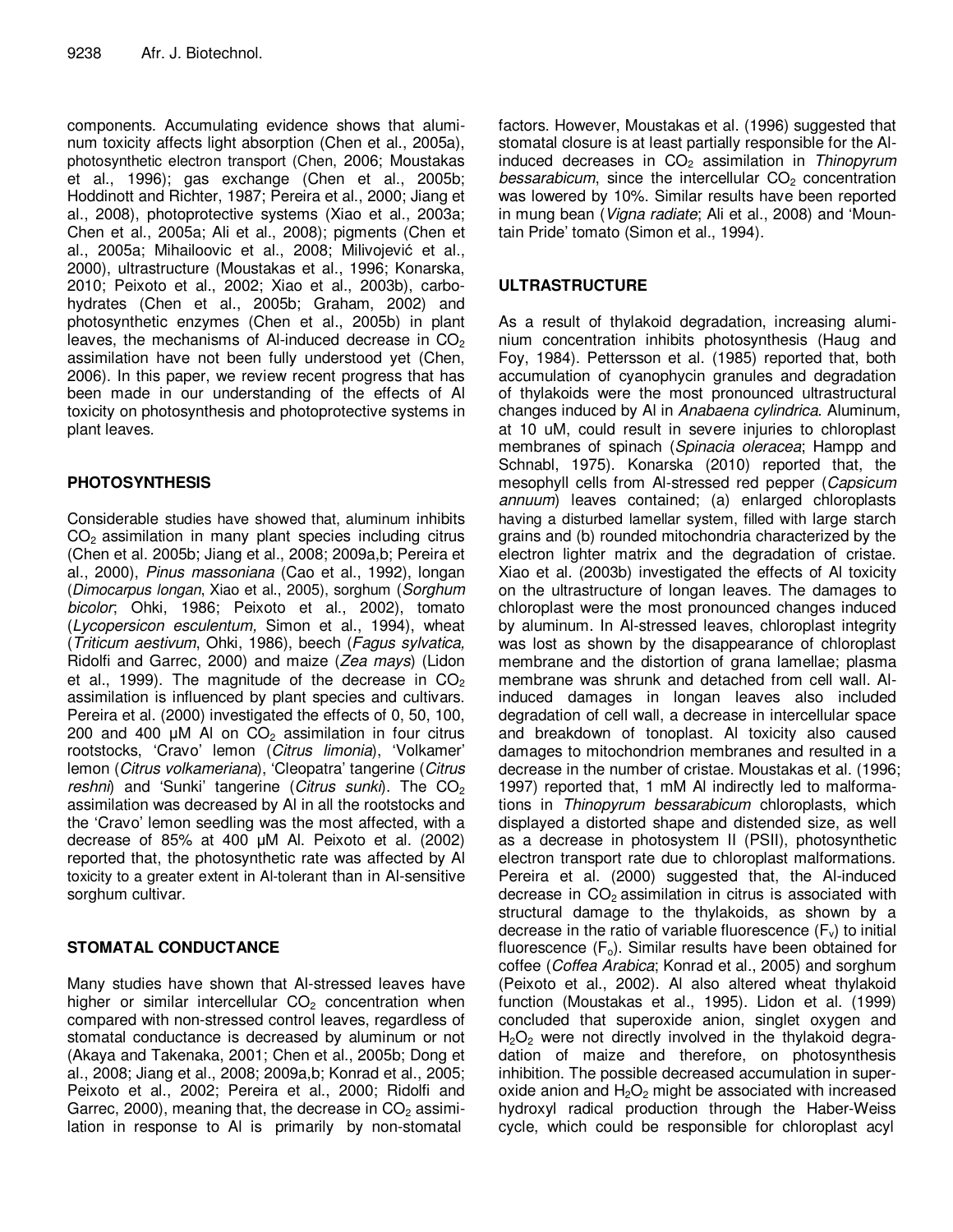peroxidation and thus, for photosynthetic membrane degradation.

## **PIGMENTS AND LIGHT ABSORPTION**

Aluminum-induced decrease in chlorophyll (Chl) concentration has been reported in many plant species, such as citrus (Chen et al., 2005a; Jiang et al., 2008; 2009a; 2009b), soybean (*Glycine max*; Milivojević et al., 2000; Ying and Liu, 2005), sorghum (Okhi, 1986; Peixoto et al., 2002), rice (*Oryza sativa*; Kuo and Kao, 2003); wheat (Okhi, 1986), longan (Xiao et al., 2005), beech (Ridolfi and Garrec, 2000) and barely (*Hordeum vulgare*; Abdalla, 2008). Pereira et al. (2006) showed that, Al resulted in a decrease in Chl synthesis by inhibiting the activity of  $\delta$ aminolevulinic acid  $(δ-ALA)$  dehydratase  $(EC 4.2.1.24)$ responsible for the formation of monopyrrole porphobilonogen, which is a part of the Chl molecule as well as the cytochromes. Mihailovic et al. (2008) found that Al decreased Chl in Al-sensitive maize inbred line (B-73), coincided with 5-ALA synthesis inhibition, chlorophyllase (Chlase, EC 3.1.1.14) activation and leaf deprivation of Fe and Mg. Although, the activity of Chlase in two Altolerant inbred lines (F-2 and L-2039) was increased by Al, the concentration of Chl was almost unaffected.

Our work showed that  $CO<sub>2</sub>$  assimilation in Al-stressed citrus leaves decreased to a greater extent than Chl concentration (Chen et al., 2005b; Jianag et al., 2008; 2009a,b), indicating that the decrease in Chl concentration in response to Al was probably not the primary factor limiting  $CO<sub>2</sub>$  assimilation. Similar results have been reported on beech (Ridolfi and Garrec, 2000). This was also supported by the results of Simon et al. (1994), who observed that Al decreased  $CO<sub>2</sub>$  assimilation in tomato, but had no effect on Chl level. However, Ohki (1986) observed in wheat and sorghum plants that increasing the concentration of Al in nutrient solution from 50 to 300 -M resulted in a proportional decrease in photosynthesis and Chl concentration. Peixoto et al. (2002) suggested that a combination of factors such as reduced pigment concentration, impaired PSII photochemistry and the distribution of enzymatic machinery accounted for the Alinduced decrease in  $CO<sub>2</sub>$  assimilation in sorghum.

There are mixed reports about the effects of Al on Chl a/b ratio. The ratio was increased by Al in 'Cleopatra' tangerine (Chen et al., 2005b) and in *Eucalyptus grandin* × *E. urophylla* (Yang et al., 1996), decreased in rice (Roy et al., 1988) and soybean (Ying and Liu, 2005) and unaffected in beech (Ridolfi and Garrec, 2000) and soybean (Milivojević et al., 2000). Peixoto et al. (2002) reported that, there was a greater decrease in Chl a than in Chl b of two sorghum under Al stress. The Al-induced decrease in Chl was initially more marked in the Altolerant cultivar. However, fourteen days after Al treatments, the Al-tolerant cultivar showed a relatively less decrease and a higher concentration of Chl than the Alsensitive one. By contrast, the Al-induced loss in Chl b was always larger in the tolerant than in the sensitive cultivar. The Al-stressed, tolerant cultivar had a higher Chl a/b ratio. Recently, our studies with 'Sour pummelo' (*Citrus grandis*) showed that Chl a/b ratio remained unchanged or decreased in response to Al depending on the concentration of boron (B) and phosphorus (P) applied in the nutrient solutions (Jiang et al., 2008; 2009a,b).

Peixoto et al. (2002) observed that the concentration of Car was decreased by Al to a greater extent in the Altolerant than in the Al-sensitive sorghum cultivar. The Alinduced loss in Car was also reported in longan (Xiao et al., 2005), soybean (Milivojević et al., 2000) and *Lens culinaris* (Azmat and Hasan, 2008). However, Abdalla  $(2008)$  found that 5 and 10  $\mu$ M AI treatments for 30 days increased Car concentration in barley.

Since leaf light absorption did not decrease proportionally with decreasing Chl concentration (Chen and Cheng, 2003; Cheng et al., 2000), light absorption decreased to a lesser extent than Chl concentration in response to Al (Chen et al., 2005a,b). However, both Al-treated and control leaves showed very similar absorption spectra in the PAR (photosynthetically active radiation, approx. 400 to 700 nm) region except for a slight decrease in the Altreated compared with control leaves (Figure 1).

## **WATER RELATIONS**

Al interferes with leaf water relations. A study with mung bean showed that 1 and 10 mM Al treatments for 14 days decreased leaf relative water content (RWC) and water use efficiency (WUE =  $CO<sub>2</sub>$  assimilation/transpiration; Ali et al., 2008). Pereira et al. (2000) found that Al, at 100, 200, or 400 µM, decreased WUE in three of the evaluated four citrus rootstocks, due to an increase in transpiration and a decrease in CO<sub>2</sub> assimilation, while Al, at 50  $\mu$ M, increased WUE, because AI increased  $CO<sub>2</sub>$  assimilation more than transpiration. In soybean, Al decreased both transpiration and WUE (Ying and Liu, 2005). Simon et al.  $(1994)$  observed that under 50  $\mu$ M AI, WUE in one of the studied two tomato cultivars was increased by 56%, because Al decreased transpiration to a greater extent than  $CO<sub>2</sub>$  assimilation, whereas WUE in the other cultivar studied was not affected by Al, because Al reduced transpiration in proportion to the reduction of  $CO<sub>2</sub>$ assimilation. Our work showed that both leaf transpiration and WUE in 'Cleopatra' tangerine was decreased by 2 mM Al, whereas leaf RWC was unaffected (Chen et al., unpublished).

#### **PHYTOCHEMISTRY**

Al stress inhibited the Hill reaction in rice chloroplasts (Hao and Liu, 1989) and photosphorylation in the chloroplasts of both rice and longan (Hao and Liu, 1989; Xiao et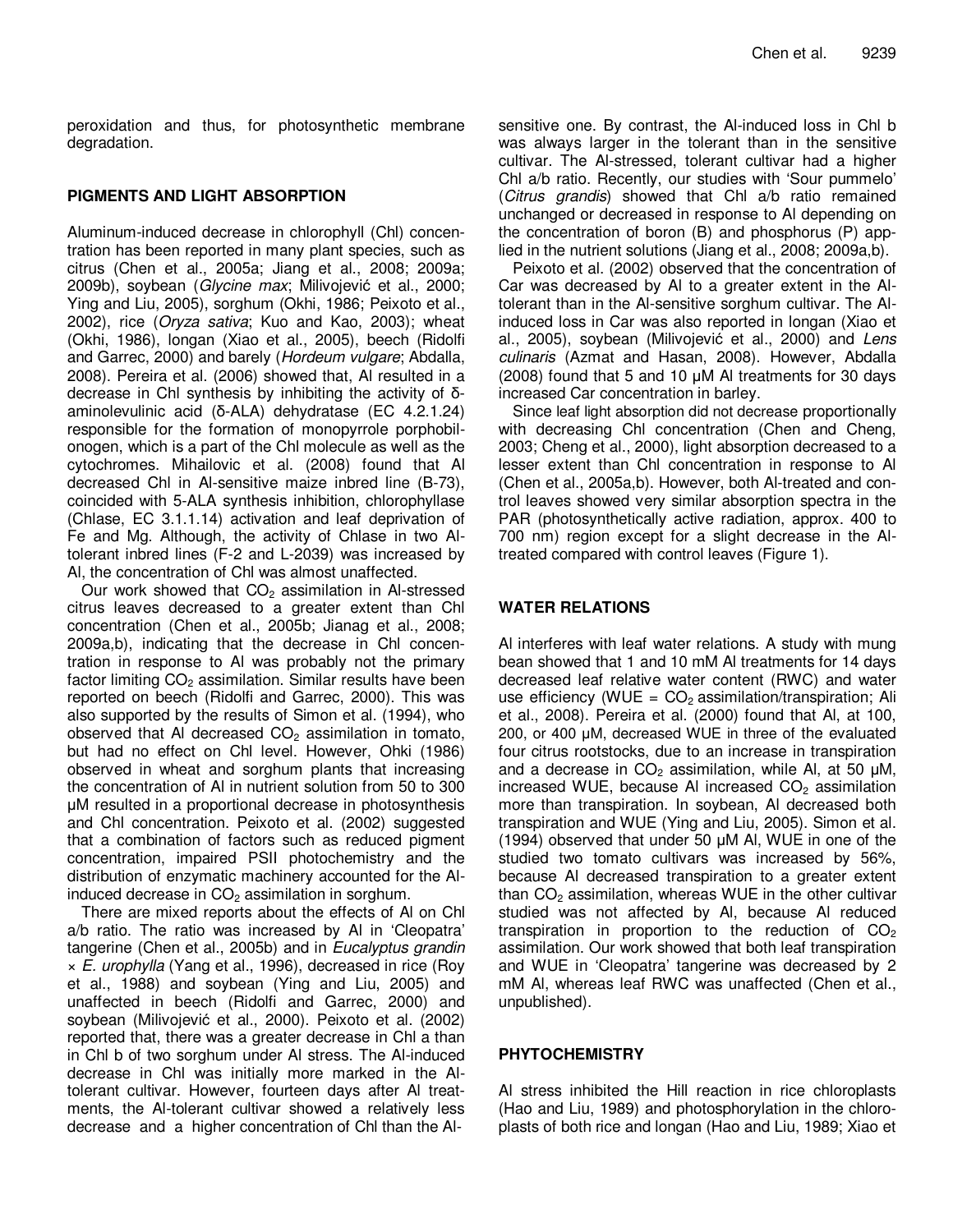

**Figure 1.** (A) Absorption spectra and mean absorption (B) in leaves from 'Cleopatra' tangerine (*Citrus reshni*) seedlings treated for 8 weeks with 0 (control) or 2 mM aluminum (Al). Each point in (A) represents mean (n = 5). Bars in (B) represent mean  $\pm$  SE (n = 5). Different letters above the bars (B), indicate significant difference at P < 0.05 (Chen et al., unpublished; Chen et al., 2005a)

al., 2005). In 'Cleopatra' tangerine, Chen et al. (2005b) observed that photochemical quenching coefficient (qP) and photosynthetic electron transport rate through PSII were greatly decreased by Al. Similar results have been obtained for wheat (Moustakas et al., 1995) and *Thinopyrum bessarabicum* (Moustakas et al., 1996; 1997). Lidon et al. (1999) found that  $F_0$  and maximum quantum yield of PSII  $(F_v/F_m)$  in maize remained unchanged, while photosynthetic capacity, electron transport rate through photosystem I (PSI) and the contents of cytochromes f and b563 decreased above the 9 mg  $\mathsf{L}^{\text{-1}}$  Al treatment, suggesting that the Al-induced decrease in photosynthesis was associated with a reduction in photosynthetic electron transport rate through PSI. Recently, we investigated the Al-induced effects on PSII photochemistry in 'Sour pummelo' leaves assessed by the Chl a fluorescence (OJIP) transient (Jiang et al., 2008). Both

control and Al-treated leaves showed a typical polyphasic rise in Chl fluorescence (Strasser et al., 1995). Al toxicity resulted in an increase in the heterogeneity of samples. OJIP transients from Al-treated leaves showed a large rise in the O-step and a large depression at the P-step (Figure 2). Al-treated leaves displayed positive  $\Delta L$ -,  $\Delta K$ -,  $\Delta$ J- and  $\Delta$ I-bands around 150, 300 µs, 2 to 4 ms and 30 to 100 ms, respectively and decreased maximum amplitude of IP phase compared with controls (Figure 3). Al decreased total electron carriers per reaction center (RC;  $S_m$ ), yields ( $F_v/F_m$ , quantum yield for electron transport at  $t = 0$  ( $\varphi_{E_0}$ ), quantum yield for the reduction of end acceptors of PSI per photon absorbed  $(\varphi_{\text{Ro}})$ , probability (at time 0) that a trapped exciton moves an electron into the electron transport chain beyond  $Q_A$  ( $\psi_{E_0}$ ), efficiency with which an electron can move from the reduced intersystem electron acceptors to the PSI end electron acceptors  $(\delta_{B_0})$ and efficiency with which a trapped exciton can move an electron into the electron transport chain from  $Q_A$  to the PSI end electron acceptors  $(\rho_{\rm Ro})$  and fluxes (reduction of end acceptors at PSI electron acceptor side per RC at t =  $0$  (RE<sub>o</sub>/RC) and reduction of end acceptors at PSI electron acceptor side per excited cross section (CS) at t  $= 0$  (RE<sub>o</sub>/CS<sub>o</sub>)) and damaged all of the photochemical and non-photochemical reactions that we measured, as indicated by the decreases in performance index  $(Pl_{abs})$ and total performance index  $(PI_{tot,abs})$ . We concluded that, the impaired electron transport capacity accompanied by the lack of reducing equivalents were the main factor contributing to the decreased  $CO<sub>2</sub>$  assimilation in Alstressed leaves.

#### **LIPID PEROXIDATION**

Evidence shows that Al decreases the rate of electron transport through PSI and PSII (Chen et al., 2005b; Lidon et al., 1999). This definitely causes the production of reactive oxygen species in chloroplasts, thus, inducing lipid peroxidation in chloroplasts. Lidon et al. (1999) reported that Al might inhibit the Mehler reactions and therefore, the reduction of nicotinamide adenine dinucleotide phosphate (NADP), which would affect the photosynthesis. Xiao et al. (2003a) showed that Al increased the permeability of plasma membranes, the generation of superoxide anion and the concentrations of  $H<sub>2</sub>O<sub>2</sub>$  and malondialdehyde (MDA, an indicator of lipid peroxidation) in longan leaves. Sharma and Dubey (2007) reported AI, at 160 µM resulted in increased generation of superoxide anion and  $H_2O_2$ , and enhanced concentration of MDA in rice shoots, suggesting that Al toxicity was associated with the Al-induced oxidative stress. Kuo and Kao (2003) found that, the Al-induced increase in MDA concentration in detached rice leaves preceded the decreases of both Chl and protein concentrations, but Al did not increase  $H_2O_2$  concentration. However, decreased CO<sub>2</sub> assimilation in Al-stressed 'Cleopatra' tangerine leaves could not be attributed to photo-oxidative damage,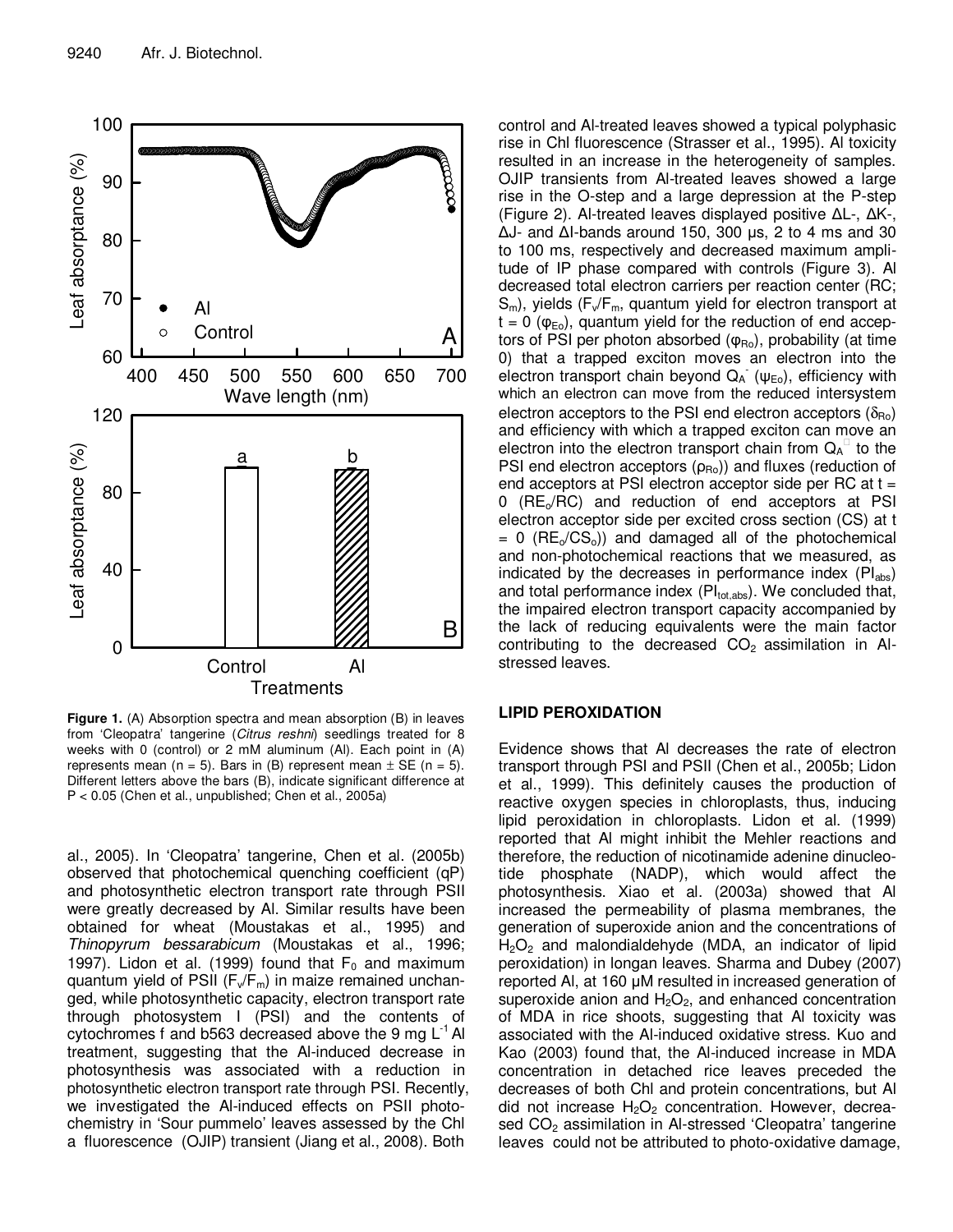

**Figure 2.** Effects of aluminum (Al) treatments on chlorophyll a (Chl a) fluorescence (OJIP) transient of dark-adapted citrus leaves from 'Sour pummelo' (*Citrus grandis*) seedlings treated for 5 months with 0 (control), 0.2, 0.6 or 1.6 mM Al plotted on a logarithmic time scale (0.01 to 1 s). The heterogeneity of the samples is increasing with increasing Al concentration (Jiang et al., 2008).

since Al had no effect on leaf MDA concentration (Chen et al., 2005a,b).

#### **PHOTOSYNTHETIC ENZYMES**

In 'Cleopatra' tangerine, Al stress either increased or had no effect on the activities of ribulose-1,5-bisphosphate carboxylase/oxygenase (Rubisco, EC 4.1.1.39), NADPglyceraldehyde-3-phosphate dehydrogenase (GAPDH, EC 1.2.1.12), phosphoribulokinase (PRK, EC 2.7.1.19), stromal fructose-1,6-bisphosphatase (FBPase, EC 3.1.3.11), all involved in the Calvin cycle, depending on the basis (leaf area or protein) used to express enzymatic activity (Chen et al., 2005b). Three studies with 'Sour pummelo' showed that ribulose-1,5-bisphosphate carboxylase/ oxygenase Rubisco activity remained unchanged or decreased to a lesser extent than  $CO<sub>2</sub>$  assimilation in response to Al depending on the concentrations of boron and phosporus applied in the nutrient solutions and that Al stress had no effect on Rubisco activation state (Jiang et al., 2008; 2009a,b). These results indicate that, the

reduction in  $CO<sub>2</sub>$  assimilation in Al-stressed leaves cannot be attributed to a decrease in the activities of Calvin cycle enzymes. This agrees with the results of Hampp and Schnabl (1975), who observed that Al decreased  $CO<sub>2</sub>$  fixation, but had little effect on the activities of Rubisco and phosphoribulokinase (PRK) in spinach chloroplasts. However, the magnitude of the decrease in Rubisco activity was similar to or greater than that in  $CO<sub>2</sub>$  assimi-lation in response to Al in soybean (Dong et al., 2008). In longan, Xiao et al. (2005) found that, Al decreased leaf carboxylation efficiency (CE). Cao et al. (1992) reported that Al decreased ATP concentration and chloroplast GAPDH activity in *Pinus massoniana* needles.

#### **CARBOHYDRATES**

Simon et al. (1994) reported that, the accumulation of Al in the roots of tomato caused tissue damage, resulting in reduced sucrose utilization, probably causing an accumulation of leaf carbohydrates and feedback inhibition of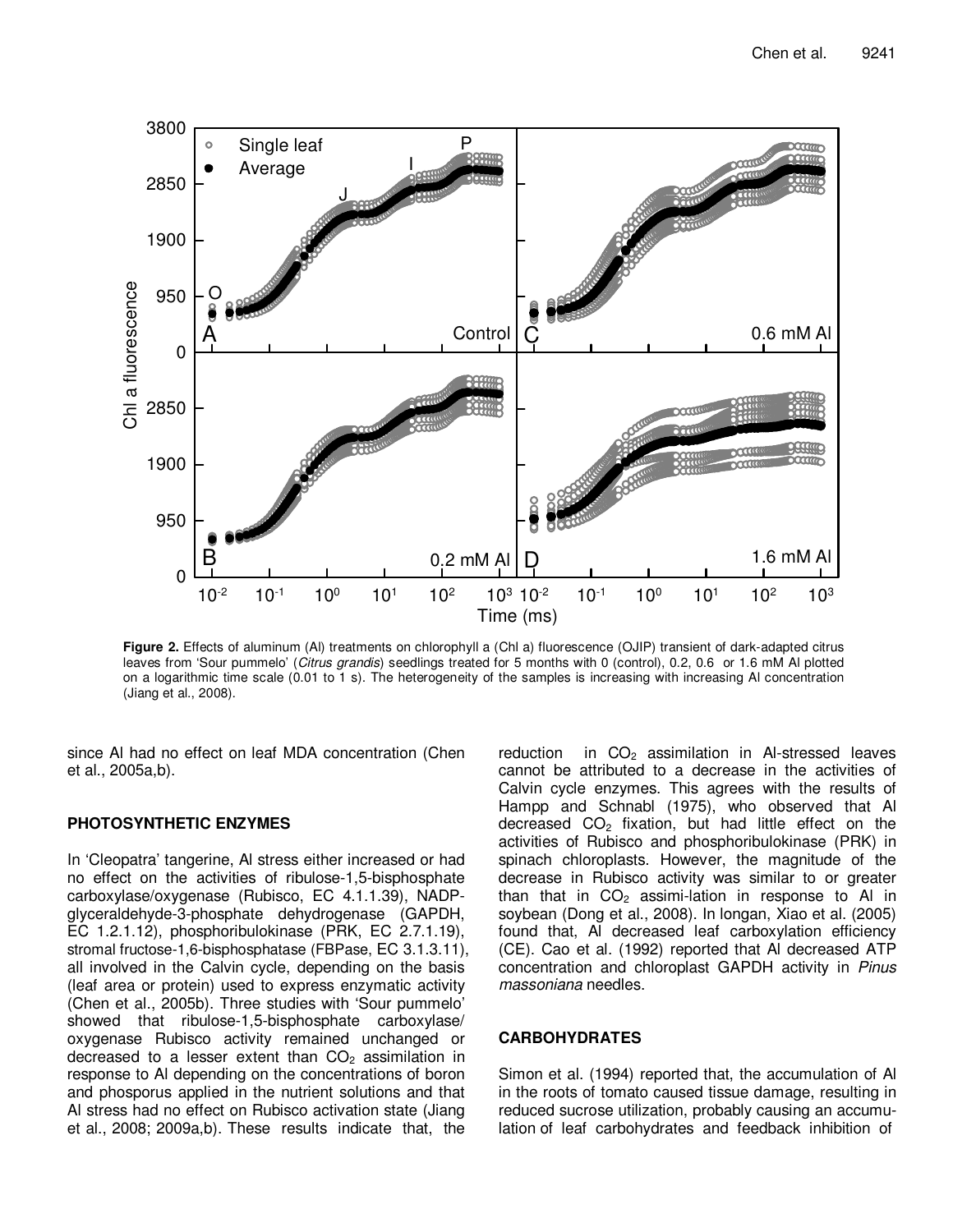

**Figure 3.** Mean chlorophyll a (Chl a) fluorescence kinetics (F<sub>t</sub>) expressed as the kinetics of relative variable fluorescence: (A) between  $F_0$  and  $F_m: V_t$ ,  $(F_t - F_0)/(F_m - F_0)$ ; (B) between  $F_0$  and  $F_j$ ;  $W_t$ ,  $(F_t - F_0)/(F_j - F_0)$ ; (C) between F<sub>0</sub> and F<sub>300µs</sub>; (F<sub>t</sub> – F<sub>0</sub>)/( F<sub>300µs</sub> – F<sub>0</sub>); (D) between F<sub>0</sub> and F<sub>I</sub>: (F<sub>t</sub> – F<sub>0</sub>)/( F<sub>I</sub> – F<sub>0</sub>) in dark-adapted leaves from 'Sour pummelo' (*Citrus grandis*) seedlings treated for 5 months with 0 (control), 0.2, 0.6 or 1.6 mM aluminum (Al). In each of the plots (A), (B) and (C), the differences of the four samples to the reference sample of non-stressed control seedlings are plotted with an amplication of 5, 6.5 and 6, respectively. The  $\Delta K$  and  $\Delta L$ bands are clearly revealed in the plots (B) and (C), respectively. The IP phase normalized on the  $F_0$  to  $F_1$  phase  $= (F_t - F_0)/(F_1 - F_0) - 1$  (Jiang et al., 2008).

photosynthesis. Unfortunately, carbohydrates were not determined in this study. However, 2 mM Al treatment for 8 weeks had no effect on area-based concentrations of glucose, fructose, sucrose, starch and total non-structural carbohydrates (TNC) in 'Cleopatea' tangerine leaves, but the demand for carbohydrates was decreased in Alstressed leaves. The Al-induced decreases in both the use of carbohydrates for growth and the translocation of carbohydrates from the leaves might explain why carbohydrate concentration was little affected despite a severe impairment of  $CO<sub>2</sub>$  assimilation in leaves (Chen et al., 2005b). Graham (2002) showed that, 1 mM Al treatment for 8 weeks increased sucrose concentration, decreased glucose, sorbitol and total soluble carbohydrate concentrations and had no effect on fructose, starch and TNC concentrations in peach (*Prunus persica*) leaves. Wan (2007) observed that, total soluble sugar, reducing sugar and sucrose concentrations in longan leaves was increased by Al concentration up to 0.37 mM, then decreased with increasing AI concentration, while  $CO<sub>2</sub>$  assimilation always decreased with increasing Al concentration (Xiao et al., 2005). In barely, 10 µM Al obviously decreased the concentrations of reducing sugars, starch and total sugar, but had little effect on sucrose level (Abdalla, 2008). These results indicate that, feedback inhibition by carbohydrate accumulation does not contribute to the Alinduced decrease in  $CO<sub>2</sub>$  assimilation.

#### **PHOTOPROTECTIVE SYSTEMS**

Chen et al. (2005a,b) observed that, Al-stressed 'Cleopatra' tangerine leaves only used a smaller fraction of the absorbed light in electron transport, since  $CO<sub>2</sub>$  assimilation decreased to a greater degree than leaf Chl concentration or leaf light absorption in response to aluminum. As a result, more excess excitation energy existed in Alstressed leaves when compared with controls under high photon flux at midday. It has been suggested that, excess absorbed light can be harmlessly dissipated as heat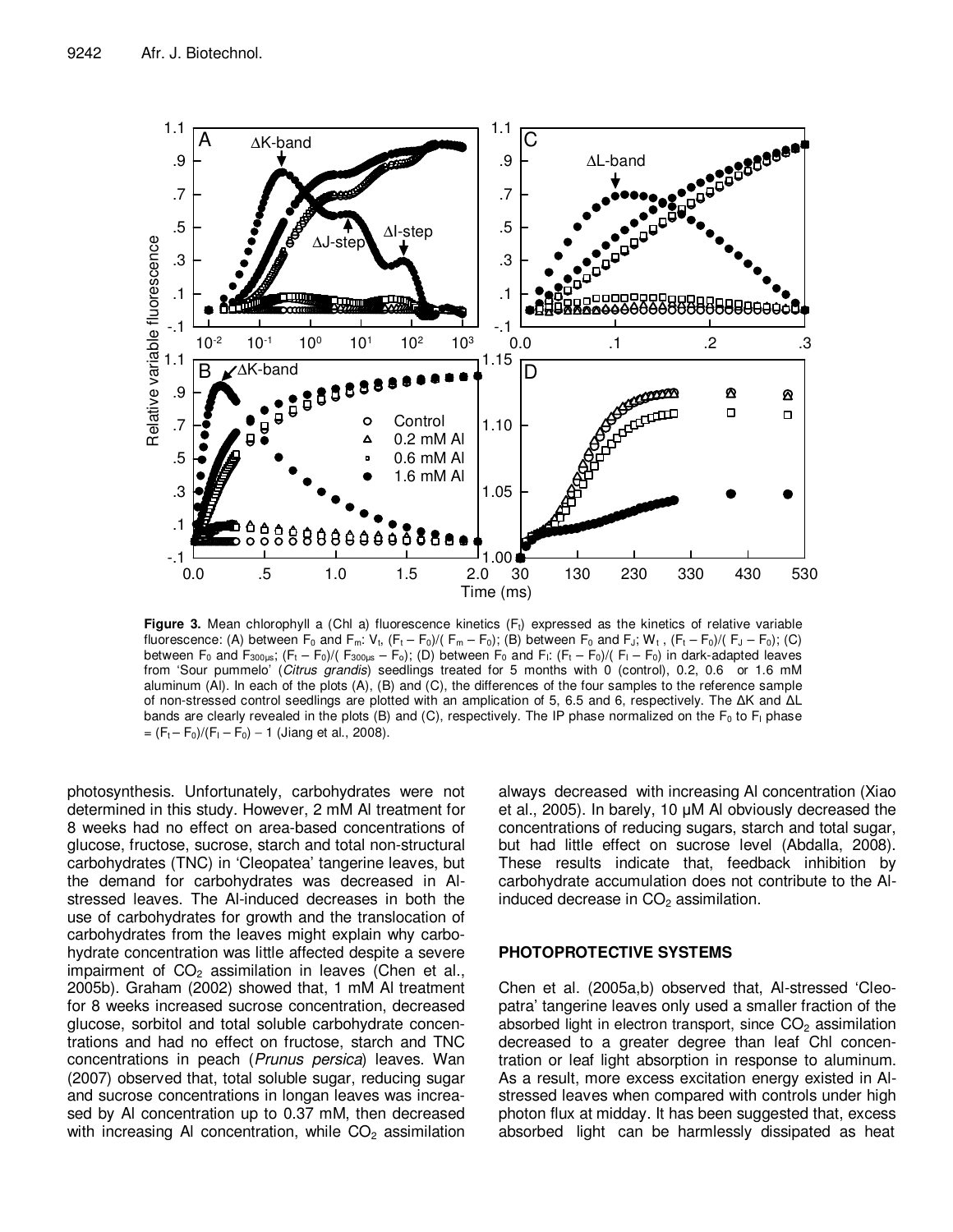through xanthophyll cycle-dependent hermal energy dissipation in the antenna pigment complexes of PSII (Demmig-Adams and Adams, 1996; Niyogi et al., 1998). This is supported by previous results that Al increased non-photochemical quenching (NPQ) in coffee leaves (Konrad et al., 2005) and coefficient of non-photochemical quenching (qN) in *Thinopyrum bessarabicum* leaves (Moustakas et al., 1996). But the xanthophyll cycledependent thermal energy dissipation might be not the main way to dissipate excess excitation energy in Alstressed 'Cleopatra' tangerine leaves, since thermal dissipation of excitation energy, measured as NPQ, was slightly decreased by Al (Chen et al., 2005a). However, dissipated energy (dissipated energy flux per CS at  $t = 0$  $(DI_0/CS_0)$ , quantum yield at t = 0 for energy dissipation  $(\varphi_{Do})$  and dissipated energy flux per RC at t = 0 (DI<sub>o</sub>/RC)) was higher in Al-stressed (Sour pummelo' leaves) than in controls (Jiang et al., 2008; 2009a,b). An alternative route for energy dissipation and consumption of photosynthetic electrons is directly in the water to water cycle or indirectly in the photorespiration (Asada, 1999). As expected, the activities of enzymes such as superoxide dismutase (SOD, EC 1.15.1.1), ascorbate peroxidase (APX, EC 1.11.1.11), monodehydroascorbate reductase (MDAR, EC 1.6.5.4), dehydroascorbate reductase (DHAR, EC 1.8.5.1) and glutathione reductase (GR, EC 1.6.4.2) and the concentrations of antioxidant metabolites like ascorbate (AsA), dehydroascorbate (DAsA), reduced glutathione (GSH) and oxidized glutathione (GSSG)) involved in water to water cycle, the activity of catalase (CAT, EC 1.11.1.16, an enzyme involved in scavenging the bulk  $H_2O_2$  generated by photorespiration) (Chen et al., 2005a) and the activity of Rubisco in 'Cleopatra' tangerine, were increased by aluminum (Chen et al., 2005b). Similarly, exposure to Al generally increased the activities of catalase, ascorbate peroxidase (APX) and guaiacol peroxidase (GPX, EC 1.11.1.7) in *Populus tremuloides* and *Populus trichocarpa* leaves (Naik et al., 2009). Al, at 160 µM, increased the activities of SOD, total and cytosolic APX, MDAR, DHAR and GR and the concentration of DAsA, decreased the activities of CAT and choloroplastic APX, the concentrations of AsA and total ascorbate (AsA + DAsA) and the ratio of AsA to DAsA, but had no effect on the concentrations of GSH, GSSG and total glutathione (GSSG + GSH) and the ratio of GSH to GSSG in rice shoots, suggesting that SOD, PGX and cytosolic APX played a key role in combating oxidative damage (Sharma and Dubey, 2007). In detached rice leaves, Al increased the activities of APX, CAT and GPX, but decreased that of SOD. In longan, Al-treated leaves had higher or similar protein-based activities of GPX, APX and GR and fresh weight-based GSH concentration depending on Al concentration applied, but decreased catalase activity and ascorbic acid concentration; leaf superoxide dismutase activity was increased by 0.185, 0.370 and 0.740 mM Al, but decreased by 1.110 and 1.850 mM Al (Xiao et al., 2003a). In another study, Xiao

et al. (2005) showed that Al increased the activity of glycolate oxidase (GO, EC 1.1.3.15; a key enzyme involved in photorespiration) in longan leaves. Closure of PSII RCs will result in formation of reactive oxygen species. The up-regulation of enzymatic and non-enzymatic antioxidants agreed with the increased requirement for scavenging reactive oxygen species in Al-stressed leaves due to increased closure of PSII RCs, as indicated by decreased qP (Chen et al., 2005a,b). Although, superoxide anion and  $H_2O_2$  generations increased in Alstressed 'Cleotapra' tangerine leaves, Al had no effect on leaf MDA concentration (Chen et al., 2005a). It was concluded that, the up-regulation of antioxidant systems provided considerable protection to Al-stressed leaves against photo-oxidative damage.

In contrast to NPQ, the percentage of antheraxanthin (A) + zeaxanthin (Z) in the xanthophyll cycle pool (violaxanthin  $(V) + A + Z$ ) or  $A + Z$  concentration on a leaf Chl basis at both predawn and midday was higher in Altreated than in control 'Cleopatra' tangerine leaves. At midday, the percentage of  $A + Z$  in the xanthophyll cycle pool or A + Z concentration on a leaf Chl basis increased, especially in Al-treated leaves, but  $A + Z$  accounted for less than 40% of the total xanthophyll cycle pool even in Al-treated leaves, with the balance in V. The increase in the conversion rate of V to A and Z in Al-treated leaves might help to quench the  ${}^{1}O_{2}$ , whose production might increase in Al-treated leaves under high light due to increased closure of PSII (Chen et al., 2005a,b). NPQ is thought to depend on the accumulation of de-epoxidation products  $(A + Z)$  of the xanthophyll cycle pool, but under Al stress, the changes in NPQ in 'Cleopatra' tangerine leaves did not correspond to the changes in the percentage of  $A + Z$  in the xanthophyll cycle pool (Chen et al., 2005a). Similar results have been obtained in *Chlamydomonas reinhardtii* (Förster et al., 2001) and sorghum (Cousins et al., 2002). This suggests that, NPQ development in Al-treated 'Cleopatra' tangerine leaves may be impaired and/or  $A + Z$  had functions other than involvement in thermal energy dissipation. The mechanisms underlying these phenomena need to be addressed in future research.

## **AMELIORATION OF ALUMINUM-INDUCED PHOTOSYNTHESIS INHIBITION**

#### **Brassinosteroids**

Dong et al. (2008) reported that, both 24-epibrassinosteroid (EBR) and long-effective brassinosteroid (coded as TS303) alleviated the Al-induced decrease in  $CO<sub>2</sub>$  assimilation by increasing Chl concentration,  $F_v/F_m$ , stomatal conductance, carbonic anhydrase (EC 4.2.1.1) activity, Rubisco concentration and activity in soybean. Ali et al. (2008) observed that, both 24-epibrassinolide (EBL) and 28-homobrassinolide (HBL) alleviated the Al-induced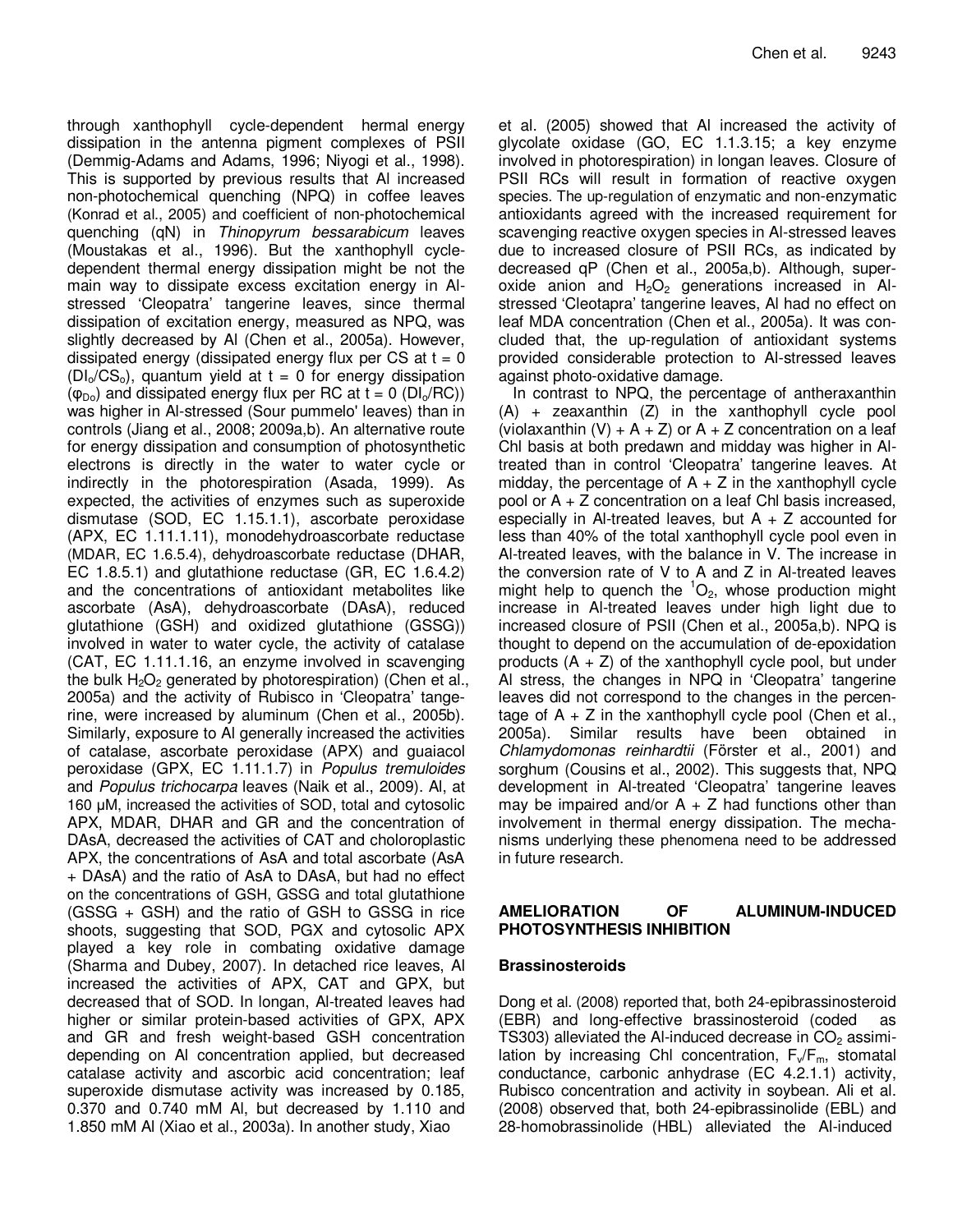decreases in carbonic anhydrase activity, RWC, WUE, Chl concentration, stomatal conductance, intercellular  $CO<sub>2</sub>$  concentration and  $CO<sub>2</sub>$  assimilation in leaves and plant growth and further enhanced the Al-induced increases in the activities of SOD, CAT and PGX in leaves and the concentrations of proline in roots and leaves of mung bean. Therefore, it was concluded that the elevated levels of proline and antioxidant systems were at least partially responsible for the amelioration of Al toxicity in mung bean seedlings.

## **Boron**

Studies showed that, boron (B) alleviated Al toxicity in squash (*Cucurbita pepo*) (LeNoble et al., 1996), common bean (*Phaseolus vulgaris*) (Stass et al., 2007), cucumber (*Cucumis sativus*), maize (Corrales et al., 2008), pea (*Pisum sativum*) (Yu et al., 2009) and 'Sour pummelo' (Jiang et al., 2009b). However, limited data are available on the ameliorative effects of B on the Al-induced photosynthesis inhibition. Yu et al. (2009) reported that B alleviated the chlorosis-symptoms of Al toxicity and prevented the decrease in Chl concentration after prolonged exposure to Al stress, which was accompanied by a lower Al level in pea shoots. Recently, our work (Jiang et al., 2009b) showed that, B alleviated the Al-induced decreases in  $CO<sub>2</sub>$  assimilation, stomatal condutance, ChI concentration,  $F_v/F_m$ , maximum amplitude of IP phase and  $PI_{\text{tot},\text{abs}}$  and increases in  $F_{\text{o}}$ , K-band, relative variable fluorescence at J- and I-steps in 'Sour pummelo' leaves. Generally, the ameliorative effect of B on all these parameters mentioned was 25  $\mu$ M B > 10  $\mu$ M B > 50  $\mu$ M B > 2.5 µM B. Corrales et al. (2008) reported that, Al increased the concentration of GSH in roots of maize plants growing with adequate B supply, but not in those growing in excess B, which in turn caused extensive cell damage in the root tips of maize plants even in the absence of Al. Our results showed that, at the absence of Al stress, 50 µM B slightly decreased the root dry weight of 'Sour pummelo' seedlings, meaning that these plants received excess B. This would explain why the ameliorative effect of 50  $\mu$ M B was lower than that of 25  $\mu$ M B, because +Al roots, stems and leaves displayed higher or similar B concentration. These results indicate that, the B-induced amelioration of photosynthesis inhibition and photoinhibitory damage occurring at both donor and acceptor sides of PSII is probably caused by less accumulation of Al in leaves (Jiang et al., 2009b).

## **Phosphorus**

Phosphorus (P) deficiency is considered to be the key cause of growth reduction in Al-stressed plants (Quartin et al., 2001). Evidence has shown that, P application can alleviate Al toxicity in plants, such as 'Sour pummelo'

(Jiang et al., 2009a), rice (Nakagawa et al., 2003), sorghum (Tan and Keltjens, 1990a,b) and *Lespedeza bicolor* (Sun et al., 2008), but little information is available on the ameliorative effects of P on the Al-induced photosynthesis inhibition. Recently, we (Jiang et al., 2009a) investigated the amelioration of P on the Al-induced inhibition of growth and photosynthesis in 'Sour pummelo' seedlings. Under Al stress, P increased root Al and root, stem and leaf P, but decreased stem and leaf Al. P alleviated the Al-induced decreases in leaf  $CO<sub>2</sub>$  assimilation, Rubisco activity, Chl concentration,  $F_v/F_m$ , maximum amplitude of IP phase and  $PI_{tot,abs}$ , and increases in leaf  $F_0$ , relative variable fluorescence at K- and I-steps. We concluded that, P alleviated the Al-induced inhibition of growth and impairment of the whole photosynthetic electron transport chain from PSII donor side up to the reduction of end acceptors of PSI, thus, preventing photosynthesis inhibition through increasing Al immobilization in roots and P level in roots, stems and shoots.

# **Mycorrhizas**

Mycorrhizal fungi have been demonstrated to alleviate Al toxicity in their host plants (Andrade et al., 2009; Arriagada et al., 2007; Borie and Rubio, 1999; Cuenca et al., 2001; Cumming and Weinstein, 1990; Hentschel et al., 1993; Jentschke and Godbold, 2000; Schier and McQuattie, 1995; 1996). However, reports concerning the ameliorative effects of mycorrhizal fungi on the Al-induced photosynthesis inhibition are not always identical. In eastern white pine (*Pinus strobes*), chlorosis and tip necrosis were more pronounced in non-mycorrhizal than in mycorrhizal seedlings 12 weeks after exposure to Al (Schier and McQuattie, 1995). In pitch pine (*Pinus rigida*), no large differences in photosynthesis were observed between nonmycorrhizal and mycorrhizal seedlings, but the whole plant rates were clearly higher in mycorrhizal seedlings since shoot dry weight were 50% greater in this treatment than in nonmycorrhizal seedlings (Cumming and Weinstein, 1990). In Norway spruce (*Picea abies*), 5 weeks after exposure to 800 µM Al, Chl concentration in seedlings colonized with *Paxillus involutus* decreased to a lesser extent than in non-mycorrhizal seedlings; 10 weeks after exposure to Al, both non-mycorrhizal and mycorrhizal seedlings displayed similar decreases in Chl and photosynthesis (Hentschel et al., 1993). Similar results have been obtained in Norway spruce inoculated with *Lactarius rufus* (Jentschke et al., 1991). It was concluded that, differences in physiological responses to Al between mycorrhizal and non-mycorrhizal Norway spruce seedlings might be reduced in the long term due to impaired mineral nutrient uptake.

## **CONCLUSION**

Physiological and biochemical studies have shown a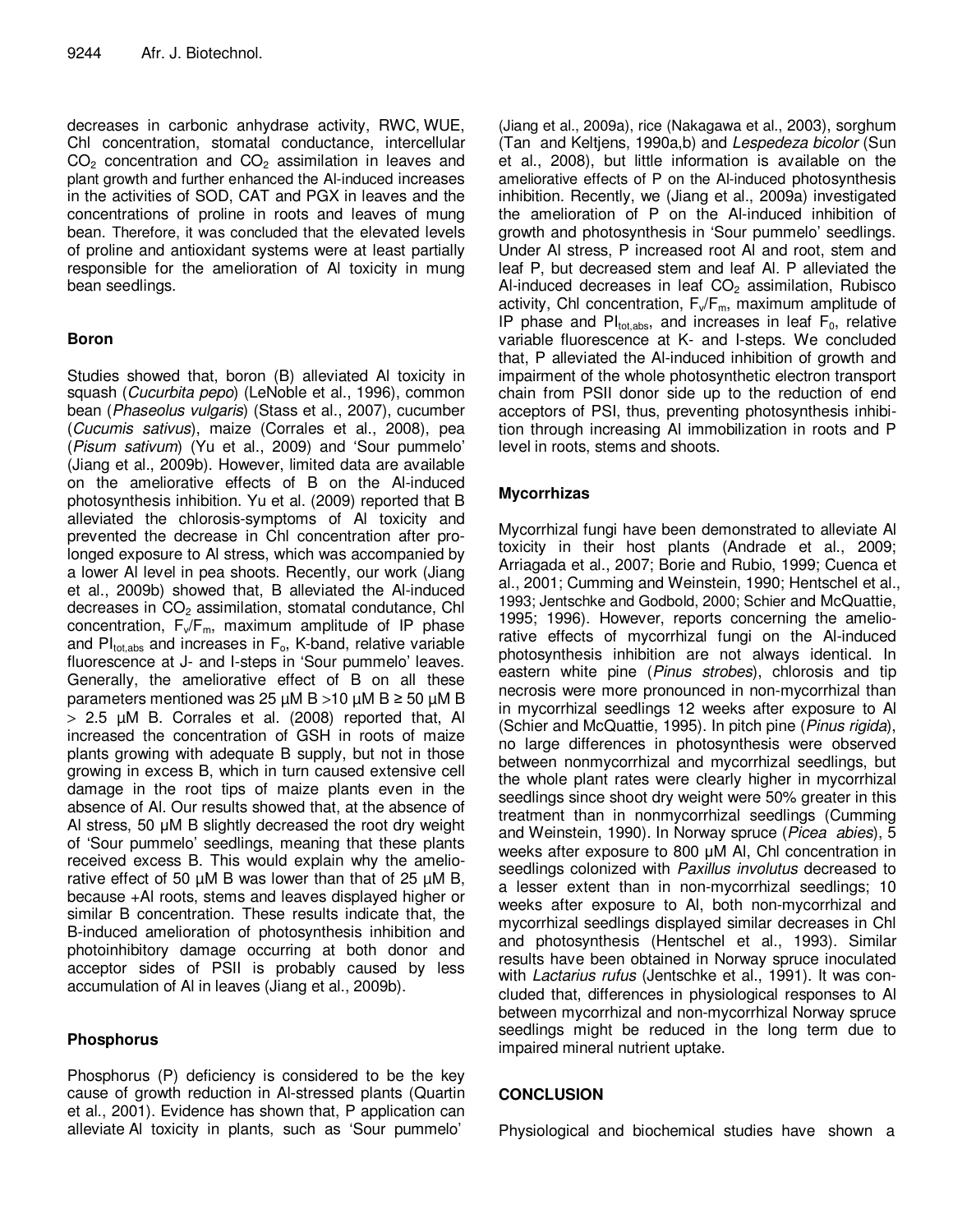decrease in photosynthesis owing to Al stress; however, many questions remain unanswered. Aluminum appears to preferentially impair thylakoids and photosynthetic electron transport chain in most plants, but the mechanisms involved have yet to be identified. Stomatal and non-stomatal limitation of photosynthesis is still the subject of debate. The mechanisms of Al affecting stomatal conductance need to be further studied. It is still unclear that the impact of Al on photosynthesis is direct or indirect. Why does Al inhibit photosynthetic enzymes in some species, but not in others? The xanthophyll cycledependent thermal dissipation of excess absorbed light in the antenna pigment complexes of PSII is a major process in plant photoprotection under stress conditions, but the thermal dissipation of excitation energy in Al-stressed 'Cleopatra' tangerine leaves, measured as NPQ, was slightly decreased by Al. In addition, the Al-induced changes in NPQ do not correspond to the changes in the percentage of  $A + Z$  in the xanthophyll cycle pool. The mechanisms underlying these phenomena need to be addressed in future research. Brassinosteroids, B, P and mycorrhizas can alleviate Al-induced decrease in  $CO<sub>2</sub>$ assimilation; however, the mechanisms involved are not fully understood. Al stress is present not only in acidic soils but also in alkaline ones; however, phytotoxic effects of Al on photosynthesis have been demonstrated mainly for Al under acid conditions, very limited data are available on the effects of Al at alkaline condition on photosynthesis and photoprotective systems in plant leaves (Moustakas et al., 1996; 1997). In addition to Al toxicity, most acidic soils include toxic levels of manganese (Mn) and iron (Fe), as well as deficiencies of some essential elements, with P being another major factor limiting plant growth in acidic soils (Kochian et al., 2004); however, very limited data are available on the effects of Al interactions with Mn, Fe or other elements on photosynthesis. There are few studies on Al-induced changes in gene expression, protein synthesis and metabolites involved in photosynthesis. Current techniques such as genomics, transcriptomics and proteomics offer the opportunity to understand the molecular mechanisms, as well as physiological and biochemical mechanisms involved in photosynthetic responses of plants to Al, which will be useful in improving plant Al-tolerance by genetic engineering and breeding.

#### **ACKNOWLEDGEMENT**

This work was financially supported by the National Natural Science Foundation of China (Nos. 30270930; 30771487).

Also by the Agricultural Commonweal Industrial Special Fund Program of Department of Agriculture, China (No. nyhyzx07-023) and the Natural Science Foundation of Fujian Province of People's Republic of China (No. B0710011).

#### **Abbreviations**

**Chl,** Chlorophyll; **Chlase,** chlorophyllase; **PSI,** photosystem I; **PSII,** photosystem II; **GAPDH,** glyceraldehyde-3-phosphate dehydrogenase; **MDA,** malondialdehyde; **Rubisco,** ribulose-1,5-bisphosphate carboxylase/oxygenase; **PRK,** phosphoribulokinase; **CE,** carboxylation efficiency; **TNC,** total non-structural carbohydrates; **SOD,** superoxide dismutase; **APX,** ascorbate peroxidase; **MDAR,** monodehydroascorbate reductase; **DHAR,** dehydroascorbate reductase; **GR,** glutathione reductase; **AsA,** ascorbate; **DAsA,** dehydroascorbate; **GSH,** reduced glutathione; **GSSG,** oxidized glutathione; **CAT,** catalase; **GPX,** guaiacol peroxidase; **GO,** glycolate oxidase; **A,** antheraxanthin; **Z,** zeaxanthin; **V,** violaxanthin.

#### **REFERENCES**

- Abdalla MM (2008). Physiological aspects of aluminium toxicity on some metabolic and hormonal contents of *Hordeum vulgare* seedlings. Aust. J. Basic App. Sci. 2: 549-560.
- Akaya M, Takenaka C (2001). Effects of aluminum stress on photosynthesis of *Quercus glauca* Thumb. Plant Soil, 237: 137-146.
- Ali B, Hasah SA, Hayat S, Hayat Y, Yadav S, Fariduddin Q, Ahmad A (2008). A role for brassinosteroids in the amelioration of aluminium stress through antioxidant system in mung bean (*Vigna radiata* L. Wilczek). Environ. Exp. Bot. 62: 153-159.
- Andrade SAL, Mazzafera P, Schiavinato MA, Silveira APD (2009). Arbuscular mycorrhizal association in coffee. J. Agric. Sci. 147: 105-115.
- Arriagada CA, Herrera MA, Borie F, Ocampo JA (2007). Contribution of arbuscular mycorrhizal and saprobe fungi to the aluminum resistance of *Eucalyptus globules*. Water Air Soil Pollut. 182: 383-394.
- Asada K (1999). The water-water cycle in chloroplasts: Scavenging of active oxygens and dissipation of excess photons. Annu. Rev. Plant Physiol. Plant Mol. Biol. 50: 601-639.
- Azmat R, Hasan S (2008). Photochemistry of light harvesting pigments and some biochemical changes under aluminum stress. Pak. J. Bot. 40: 779-784.
- Barceló J, Poschenrieder C (2002). Fast root growth responses, root exudates, and internal detoxification as clues to the mechanisms of aluminum toxicity and resistance: A review. Environ. Exp. Bot. 48: 75- 92.
- Borie F, Rubio R (1999). Effects of arbuscular mycorrhizae and liming on growth and mineral acquisition of aluminum-tolerant and aluminum-sensitive barley cultivars. J. Plant Nutr. 22: 121-137.
- Cao HF, Gao JX, Shu JM (1992). Study on the response of *Pinus massoniana* seedling to aluminum. Acta Ecol. Sin. 12: 239-246.
- Chen LS (2006). Physiological responses and tolerance of plant shoot to aluminum toxicity. J. Plant Physiol. Mol. Biol. 32: 143-155.
- Chen LS, Cheng L (2003). Both xanthophyll cycle-dependent thermal dissipation and the antioxidant system are up-regulated in grape (*Vitis labrusca* L. cv. Concord) leaves in response to N limitation. J. Exp. Bot. 54: 2165-2175.
- Chen LS, Qi YP, Liu XH (2005a). Effects of aluminum on light energy utilization and photoprotective systems in citrus leaves. Ann. Bot. 96: 35-41.
- Chen LS, Qi YP, Smith BR, Liu XH (2005b). Aluminum-induced decrease in  $CO<sub>2</sub>$  assimilation in citrus seedlings is unaccompanied by decreased activities of key enzymes involved in  $CO<sub>2</sub>$  assimilation. Tree Physiol. 25: 317-324.
- Cheng L, Fuchigami LH, Breen PJ (2000). Light absorption and partitioning in relation to nitrogen content in 'Fuji' apple leaves. J. Am. Soc. Hort. Sci. 125(5): 581-587.
- Corrales I, Poschenrieder C, Barceló J (2008). Boron-induced amelioration of aluminum toxicity in a monocot and a dicot species. J.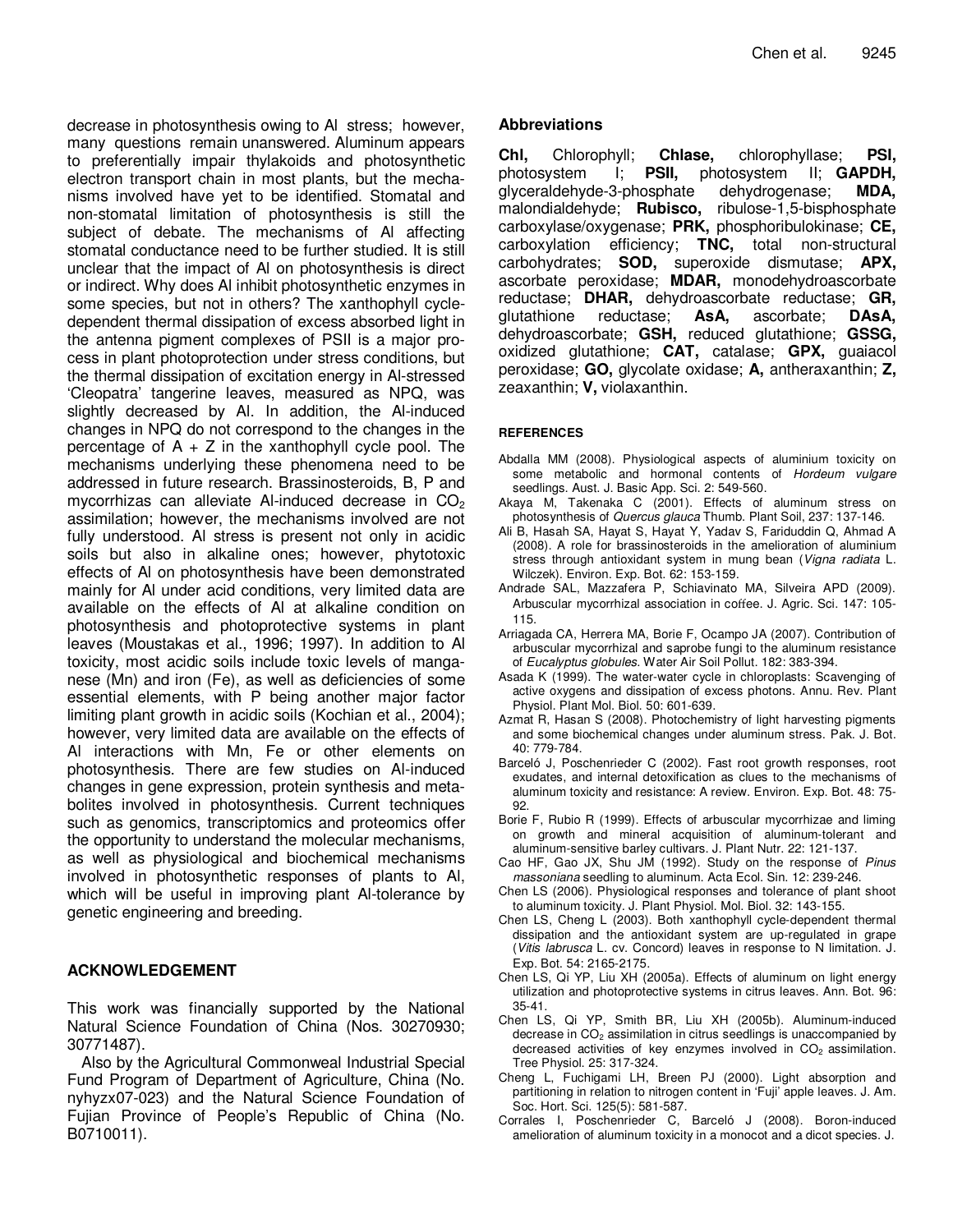Plant Physiol. 165: 504-513.

- Cousins AB, Adam NR, Wall GW, Kimball BA, Pinter PJ Jr, Ottman MJ, Leavitt SW,Webber AN (2002). Photosystem II energy use, nonphotochemical quenching and the xanthophyll cycle in *Sorghum bicolor* grown under drought and free-air CO<sub>2</sub> enrichment (FACE) conditions. Plant Cell Environ. 25: 1551-1559.
- Cuenca G, De Andrade Z, Meneses E (2001). The presence of aluminum in arbuscular mycorrhizas of *Clusia multiflora* exposed to increased acidity. Plant Soil, 231: 233-241.
- Cumming J, Weinstein L (1990). Aluminium-mycorrhizal interactions in the physiology of pitch pine seedlings. Plant Soil, 125: 7-18.
- Delhaize E, Ryan PR (1995). Aluminum toxicity and tolerance in plants. Plant Physiol. 107: 315-321.
- Demmig-Adams B, Adams III WW (1996). The role of xanthophyll cycle carotenoids in the protection of photosynthesis. Trends Plant Sci. 1: 21-26.
- Dong DF, Li YR, Jiang LG (2008). Effects of brassinosteroid on photosynthetic characteristics in soybean under aluminum stress. Acta Agron. Sin. 34: 1673-1678.
- Förster B, Osmond CB, Boynton JE (2001). Very high light resistant mutants of *Chlamydomonas reinhardtii*: Responses of photosynthem II, nonphotochemical quenching and xanthophyll pigments to light and CO<sub>2</sub>. Photosynth. Res. 67: 5-15.
- Foy CD, Chaney RL, White MC (1978). The physiology of metal toxicity in plants. Annu. Rev. Plant Physiol. 29: 511-566.
- Graham CJ (2002). Nonstructural carbohydrate and prunasin composition of peach seedlings fertilized with different nitrogen source and aluminum. Sci. Hort. 94: 21-32.
- Guo JH, Liu XJ, Zhang Y, Shen JL, Han WX, Zhang WF, Christie P, Goulding KW, Vitousek PM, Zhang FS (2010). Significant acidification in major Chinese croplands. Science, 327: 1008-1010.
- Hampp H, Schnabl H (1975). Effect of aluminum ions on <sup>14</sup>C0<sub>2</sub>-fixation and membrane system of isolated spinach chloroplast. Z. Pflanzenphysiol. 76: 300-306.
- Hao LN, Liu HT (1989). Effects of aluminum on physiological functions of rice seedlings. Acta Bot. Sin., 31: 847-853.
- Haug A, Foy CE (1984). Molecular aspects of aluminum toxicity. Crit. Rev. Plant Sci. 1: 345-373.
- Hentschel E, Godbold DL, Marschner P, Schlegel H, Jentschke G (1993). The effect of *Padus involutus* Fr. on aluminum sensitivity of Norway spruce seedlings. Tree Physiol. 12: 379-390.
- Hoddinott J, Richter C (1987). The influence of aluminum on photosythesis and translocation in French bean. J. Plant Nutr. 10: 1532-4087.
- Jentschke G, Godbold DL (2000). Metal toxicity and ectomycorrhizas. Physiol. Plant. 109: 107-116.
- Jentschke G, Godbold DL, Hiittermann A (1991). Culture of mycorrhizal tree seedlings under controlled conditions: Effects of nitrogen and aluminium. Physiol. Plant. 81: 408-416.
- Jiang HX, Chen LS, Zheng JG, Han S, Tang N, Smith BR (2008). Aluminum-induced effects on photosystem II photochemistry in citrus leaves assessed by the chlorophyll a fluorescence transient. Tree Physiol. 28: 1863-1871.
- Jiang HX, Tang N, Zheng JG, Li Y, Chen LS (2009a). Phosphorus alleviates aluminum-induced inhibition of growth and photosynthesis in *Citrus grandis* seedlings. Physiol. Plant. 137: 298-311.
- Jiang HX, Tang N, Zheng JG, Chen LS (2009b). Antagonistic actions of boron against inhibitory effects of aluminum toxicity on growth, CO<sub>2</sub> assimilation, ribulose-1, 5-bisphosphate carboxylase/oxygenase, and photosynthetic electron transport probed by the JIP-test, of *Citrus grandis* seedlings. BMC Plant Biol. 9: 102.
- Kochian LV, Hoekenga OA, Piñeros MA (2004). How do crop plants tolerate acid soils? Mechanisms of aluminum tolerance and phosphorous efficiency. Annu. Rev. Plant. Biol. 55: 459-493.
- Konrad MLF, Da Silva JAB, Furlani PR, Machado EC (2005). Gas exchange and chlorophyll fluorescence in six coffee cultivars under aluminum stress. Bragantia, 64(3): 339-347.
- Konarska A (2010). Effects of aluminum on growth and structure of red pepper (*Capsicum annuum* L.) leaves. Acta Physiol. Plant. 32: 145- 151.
- Kuo MC, Kao CH (2003). Aluminum effects on lipid peroxidation and antioxidative enzyme activities in rice leaves. Biol. Plant. 46: 149-152.
- LeNoble ME, Blevins DG, Sharp RE, Cumbie BG (1996). Prevention of aluminum toxicity with supplemental boron. 1. Maintenance of root elongation and cellular structure. Plant Cell Environ. 19: 1132-1142.
- Lidon FC, Barreiro MJ, Ramalho JC, Lauriano JA (1999). Effects of aluminum toxicity on nutrient accumulation in maize shoots: implications on photosynthesis. J. Plant Nutr. 22: 397-416.
- Ma JF (2007). Syndrome of aluminum toxicity and diversity of aluminum resistance in higher plants. Int. Rev. Cytol. 264: 225-252.
- Mihailovic N, Drazic G, Vucinic Z (2008). Effects of aluminium on photosynthetic performance in Al-sensitive and Al-tolerant maize inbred lines. Photosynthetica, 46: 476-480.
- Milivojević DB, Stojanović DD, Drinić SD (2000). Effects of aluminium on pigments and pigment-protein complexes of soybean. Biol. Plant. 43: 595-597.
- Moustakas M, Ouzounidou G, Lannoye R (1995). Aluminum effects on photosynthesis and elemental uptake in an aluminum-tolerant and non-tolerant wheat cultivars. J. Plant Nutr. 18: 669-683.
- Moustakas M, Oqzounidou G, Eleftherio EP, Lannoye R (1996). Indirect effects of aluminum stress on the function of the photosynthetic apparatus. Plant Physiol. Biochem. 34: 553-560.
- Moustakas M, Eleftheriou EP, Ouzounidou G (1997). Short-term effects of aluminum at alkaline pH on the structure and function of the photosynthetic apparatus. Photosynthetica, 34(2): 169-177.
- Naik D, Smith E, Cumming JR (2009). Rhizosphere carbon deposition, oxidative stress and nutritional changes in two poplar species exposed to aluminum. Tree Physiol. 29: 423-436.
- Nakagawa T, Mori S, Yoshimura E (2003). Amelioration of aluminum toxicity by pretreatment with phosphate in aluminum-tolerant rice cultivar. J. Plant Nutr. 26: 619-628.
- Niyogi KK, Grossmn AR, Björkman O (1998). Arabidopsis mutants define a central role of the xanthophyll cycle in the regulation of photosynthetic energy conversion. Plant Cell, 10: 1121-1134.
- Ohki K (1986). Photosynthesis, chlorophyll, and transpiration responses in aluminum stressed wheat and sorghum. Crop Sci. 26: 572-575.
- Panda SK, Matsumoto H (2007). Molecular physiology of aluminum toxicity and tolerance in plants. Bot. Rev. 37: 326-347.
- Peixoto PH, Da Matta FM, Cambraia J (2002). Responses of the photosynthetic apparatus to aluminum stress in two sorghum cultivars. J. Plant Nutr. 25: 821-832.
- Pereira WE, De Siqueira DL, Martinez CA, Puiatti M (2000). Gas exchange and chlorophyll fluorescence in four citrus rootstocks under aluminum stress. J. Plant Physiol. 157: 513-520.
- Pereira LB, Tabaldi LA, Goncalves JF, Juckeoski GO, Pauletto MM, Weis SN, Nicoloso FT, Bocher D, Rocha JBT, Schetinger MRC  $(2006)$ . Effect of aluminum on  $\delta$ -aminolevulinic acid dehydratase (ALA-D) and the development of cucumber (*Cucumis sativus*). Environ. Exp. Bot. 57: 106-115.
- Pettersson A, Haellbom L, Bergman B (1985). Physiological and structural responses of the cyanobacterium *Anahaena cilindrica* to aluminum. Physiol. Plant. 63: 153-158.
- Poschenrider C, Gunsé B, Corrales I, Barceló J (2008). A glance into aluminum toxicity and resistance in plants. Sci. Total Environ. 400: 356-368.
- Quartin VL, Azinheira HG, Nunes MA (2001). Phosphorus deficiency is responsible for biomass reduction of triticale in nutrient with aluminum. J. Plant Nutr. 24: 1901-1911.
- Ridolfi M, Garrec JP (2000). Consequences of an excess Al and a deficiency in Ca and Mg for stomatal functioning and net carbon assimilation of beech leaves. Ann. For. Sci. 57: 209-218.
- Roy AK, Sharma A, Talukder G (1988). Some aspects of aluminum toxicity in plants. Bot. Rev. 54: 145-178.
- Ryan PR, Delhaize E, Jones DL (2001). Function and mechanism of organic anion exudation from plant roots. Annu. Rev. Plant Physiol. Plant Mol. Biol. 52: 527-560.
- Schier GA, McQuattie CJ (1995). Effect of aluminum (Al) on the anatomy, and nutrient content of ectomycorrhizal and nonmycorrhizal eastern white pine seedlings. Can. J. For. Res. 25: 1252-1262.

Schier G, McQuattie C (1996). Response of ectomycorrhizal and nonmycorrhizal pitch pine (*Pinus rigida*) seedlings to nutrient supply and aluminium: Growth and mineral nutrition. Can. J. For. Res. 26: 2145-2152.

Sharma P, Dubey RS (2007). Involvement of oxidative stress and role